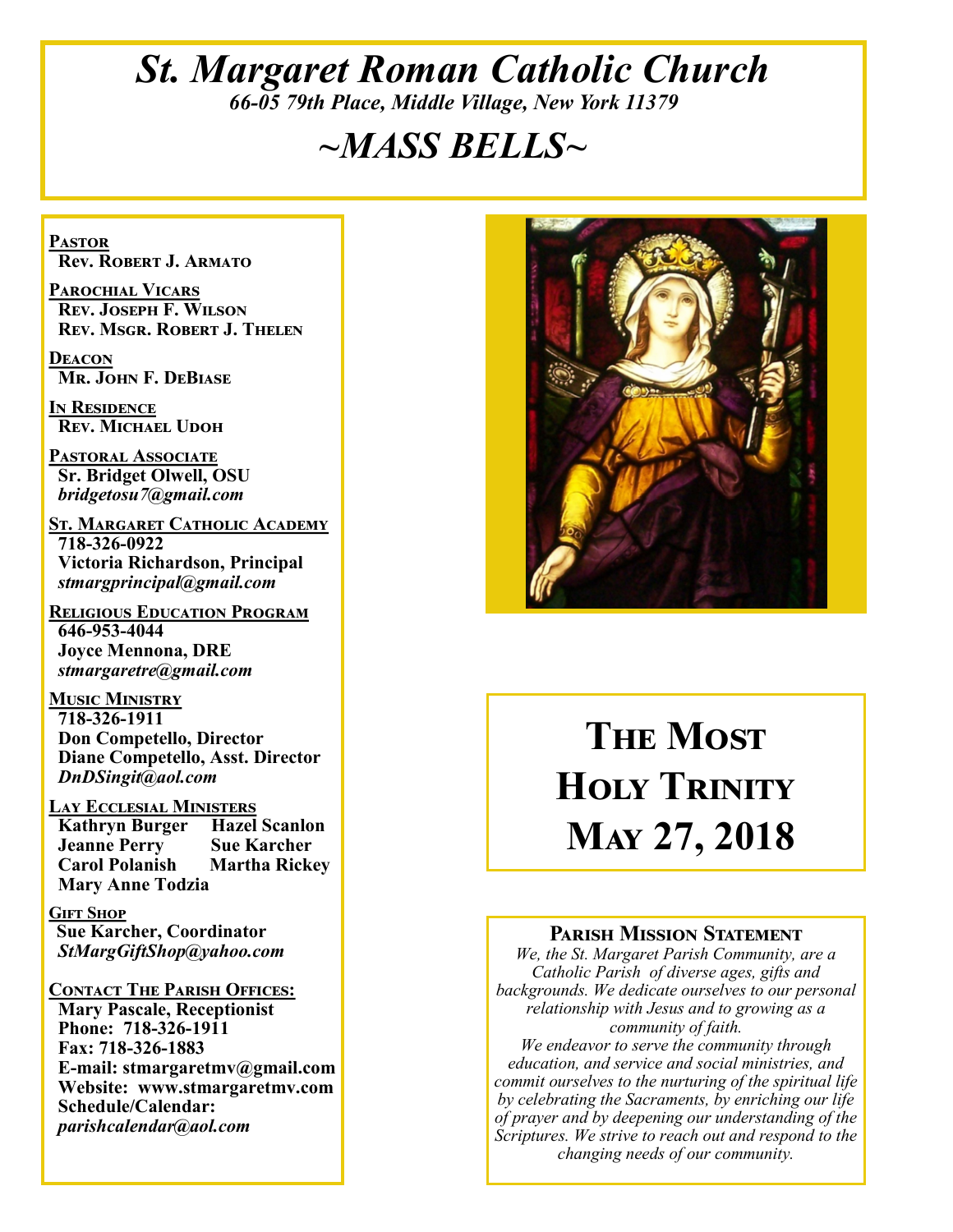#### *MASSES FOR THE WEEK*

### **SUN.** MAY 27 - THE MOST HOLY TRINITY<br>7:30 People of the Parish

- People of the Parish
- 9:00 Giovanni Ferrara/Salvatore Azelmo/
- 10:30 John J. Forte (BIRTH)
- NOON Diocanate Ordination Class of 2017
- 5:00PM Patricia & Allen Gill

### **MON. MAY 28 - WEEKDAY/MEMORIAL DAY**<br>9:00 Deceased Members U.S. Armed Forces

9:00 Deceased Members U.S. Armed Forces<br>10:30 Catholic War Veterans Memorial Mass Catholic War Veterans Memorial Mass

TUE. **TUE. MAY 29 - WEEKDAY**

- 7:00 Jorge Succar<br>9:00 Anna & Jean
- Anna & Jean Fellacher

**WED. MAY 30 - WEEKDAY**

- 7:00 Gerald McDonald (ANNI) 9:00 Mary Tramposch
- 
- THU. **MAY 31 - THE VISITATION OF THE BLESSED VIRGIN MARY**<br>7:00 Mancy & John Fasanello
- 7:00 Nancy & John Fasanello
- Carol Ann Falk

#### FRI. **FRI. JUNE 1 - ST. JUSTIN/FIRST FRIDAY**

- 7:00 Peter Bourquin
- Joseph Fitapelli  $9:00$

### **SAT. JUNE 2 - STS. MARCELLINUS/PETER**

- 9:00 COLLECTIVE: Deceased Priests of the Dioceses of Brooklyn and Rockville Centre/ Bill & Lee DiGiovanna/Holy Souls
- 5:00PM Velma Begy

#### **SUN. JUNE 3 - THE MOST HOLY BODY AND BLOOD OF CHRIST (CORPUS CHRISTI)**<br>7:30 Rev. Salvatore F. D"Anna

- Rev. Salvatore F. D"Anna
- 9:00 Il Popolo della Parocchia/Francesca Garofalo Palazzolo/<br>10:30 Dolores DeBiase
- Dolores DeBiase
- NOON Fire Lt. Kevin J. and William Pfeifer
- 5:00PM Dcd. Members of the Knights of Columbus

### **RECTORY OFFICE HOURS**

 Please note that on **Saturdays** the Rectory Offices are open only from **9:30 am to 2:00 pm.**

### **PARISH INFORMATION**

**If you're not registered, please visit the Rectory office, which is open from Monday through Friday, 9 am to noon and 1 pm to 7:30 pm.**

**CONFESSIONS** - Saturday, 4-4:45 pm or by appointment with a priest.

**NOVENA** to Our Lady of the Miraculous Medal Mondays after the 9am Mass.

**MORNING PRAYER** daily from Monday through Friday at 8:45 am.

**BAPTISMS** take place on the 1st and 3rd Sundays of the month. Please call the rectory for an appointment and to register your child.

**WEDDINGS MUST** be scheduled at least six months in advance by appointment with a priest or a deacon. Please call the rectory office. For marriage preparation information visit www.pre-cana.org.

**THE BEREAVEMENT GROUP** will continue to meet on the 1st and 3rd Thursday of the month at 10 am in the Convent meeting room.

**THE ENGLISH CHOIR** rehearses on Tuesday, at 7 pm in the Church. Tenors and baritones needed!

**IL CORO ITALIANO** prattica ogni Domenica prima della Messa Italiana.

**THE YOUTH CHOIR** rehearses on Thursday, from 6-7 pm in the Church. For more info, DnDsingit@aol.com

**BOY SCOUT TROOP #119** meets on Tuesdays from 7:15-9 pm in the Parish Hall. New members are welcome, age 10 1/2 & up. Call Mr. Krzewski, 718-894-4099.

**CUB PACK #119** meets on Mondays from 7-8:30 pm in the Parish Hall. New members welcome, age 6 to 10-1/2. Call Mr. Krzewski, 718-894-4099.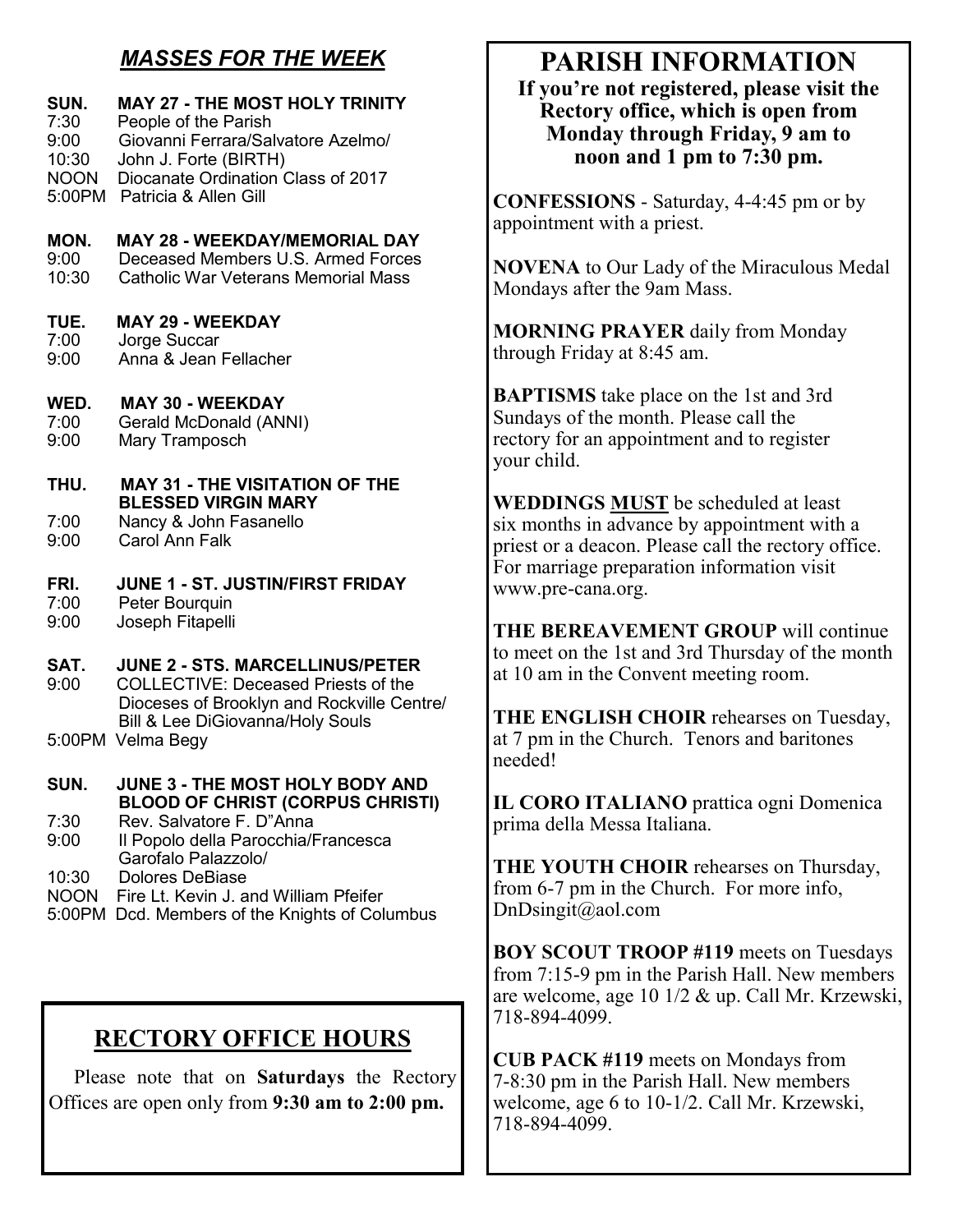## PLEASE PRAY FOR OUR SICK

Karen Guarascio, Connie Faccibene, Eileen Hinrichs, Linda Frazier, Cari Ann Falk-LoBello, Glen Falk, Ronald Frazier, John Downer, Robert Sabini, Lee Falk, Scott White, Baby McKinley Kelleher, Sean Harrison, Justin James Quirke, Elizabeth Ott, Marion Caracciola, Baby Keila Mary Champoli, The Ferrugio Family, Sandra Slattery, Richard Santangelo, Joseph Simon, James Taylor, James Leung, Dr. Joan Virostko, Alfie Poje, Margaret Cosentino, Ann Pompeo, Gloria Mojica, Larry Dumbra, Bob Marvin, Joseph O'Brien, Katie Bryzgornia, Daniel Fox, Domenica Millitello, Caterina D'Anna, Evelyn Mojica, Immaculate Marge D'Elia, Carol Arevalo, Jim O'Driscoll, Victoria Lippolis, Mary Rigovich, Matteo Sabini, Charles Schaaf, Alvaro Andres Gonzalez, Luis Sanchez, Mary Westman, Billy Gillespie, Salvatore Locascio, George McGarry, Cathie Greulich, Anthony Bruno Charles G. Krzewski.

*The names will remain for 3 months, please call 718-326-1911 and ask for continued prayers.*

#### **Prayer Requests**

**Pray for vocations to the Priesthood and Religious Life. Please pray for our men and women from our Parish serving in the defense of our country: Lt. Col. Thomas Frohnhoefer Sgt. Robert A. Domenici** 



#### *WE RECALL OUR BELOVED DECEASED*

*Especially, Mary Westman, Antonio Imperato, May they rest in Christ's Peace!*

#### *MEMORIALS*

#### *WINE & HOST THIS WEEK*

*are offered in memory of Augie DeSimone at the request of Mr. & Mrs. Carmine DiDonato.*



**THE RECTORY WILL BE CLOSED ON MONDAY, MAY 28, IN OBSERVANCE OF MEMORIAL DAY MASSES ARE AT 9AM AND 10:30AM**

#### **TODAY'S READINGS**

*The Most Holy Trinity* 

Dt 4:32-34, 39-40; Ps 33:4-5, 6, 9, 18-19, 20, 22; Rom 8:14-17; Mt 28:16-20

#### **READINGS FOR THE WEEK**

Monday: 1 Pt 1:3-9; Ps 111:1-2, 5-6, 9 & 10c; Mk 10:17-27

Tuesday: 1 Pt 1:10-16; Ps 98:1, 2-3ab, 3cd-4; Mk 10:28-31

Wednesday: 1 Pt 1:18-25; Ps 147:12-13, 14-15, 19-20; Mk 10:32-45

Thursday: Zep 3:14-18a or Rom 12:9-16 Is 12:2-3, 4bcd, 5-6; Lk 1:39-56

Friday: 1 Pt 4:7-13; Ps 96:10, 11-12, 13; Mk 11:11-26

Saturday: Jude 17, 20b-25; Ps 63:2, 3-4, 5-6; Mk 11:27-33

Sunday: Ex 24:3-8; Ps 116:12-13, 15-16, 17-18; Heb 9:11-15; Mk 14:12-16, 22-26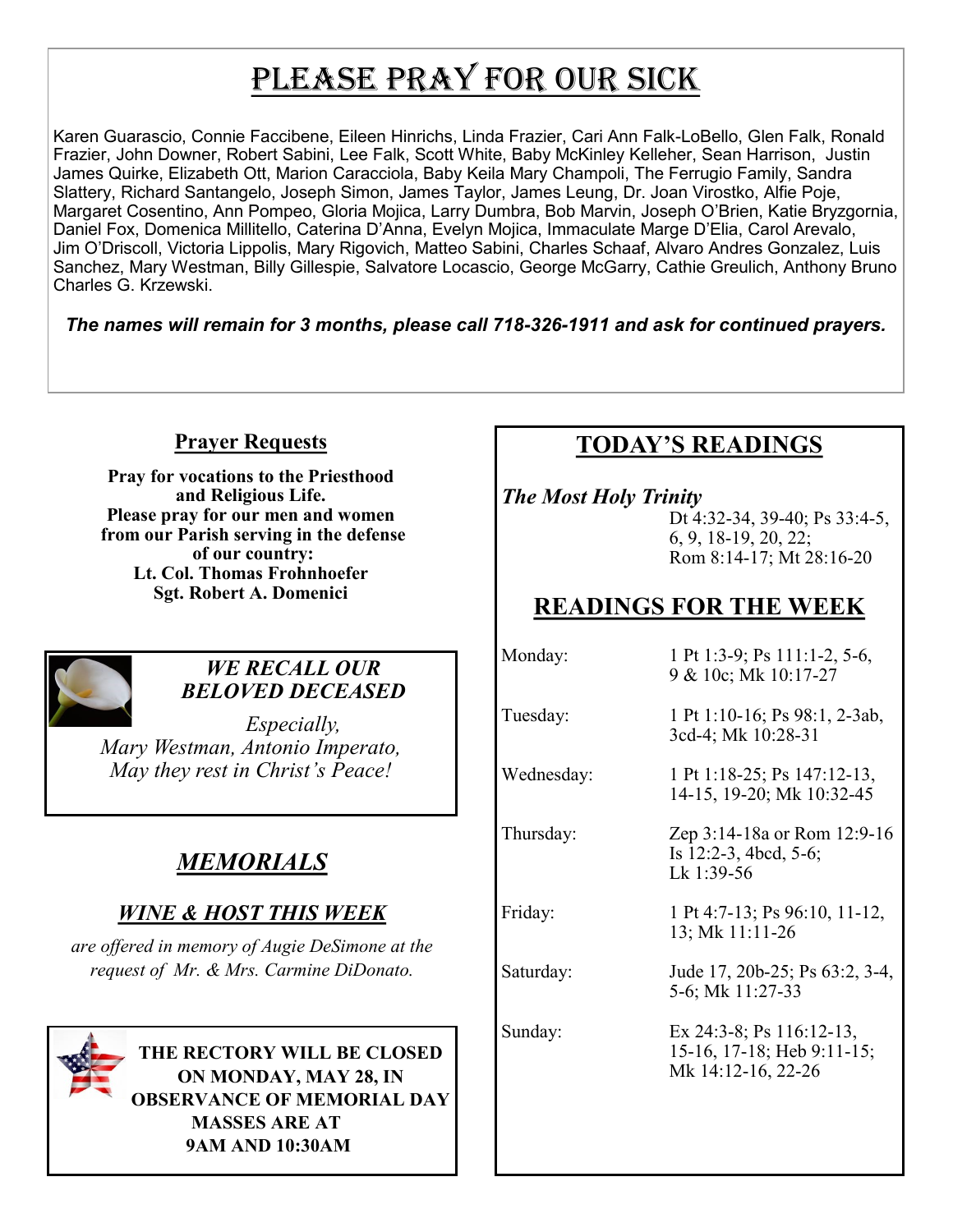#### **ANNUAL CATHOLIC APPEAL**

 Thanks to the **126 families** who have contributed toward the 2018 Annual Catholic Appeal! We are now at **\$39,546** in pledges, which is **57%** of our Parish's goal of **\$69,365.** 

 Whether your gift is large or small, every family's donation helps continue the mission of the Church locally as well as throughout the Diocese.

 Please be as generous as you can and use the enrollment forms found in the pews, if you have not done so already. You will have until the end of the year to complete your pledge payments.

#### **CATHOLIC CHARITIES MOBILE OUTREACH TEAM**

 The team provides in home comprehensive case Management services, including outreach/crisis services, supportive counseling, advocacy, linkage to community-based home care, and legal and mental health services, to individuals ages five and older in Queens.

**Mobile Outreach** Team is located at 67-29 Myrtle Ave., Glendale, NY 11385. For information call **718-456-7001.**  *Funded by the NYC Dept. of Mental Health, Retardation and Alcoholism Services.*

#### **PARISH REGISTRATION**

 Very often, people come to the Rectory asking for a certificate or letter attesting to their being active members of our Parish. That's hard for us to do, if there is no record of their being registered.

 All families worshiping here at St. Margaret's are encouraged to register with the Rectory Offices. All you have to do is complete the following information and drop it into the collection basket. We'll take it from there.

Name:

Address:

Phone #: (\_\_\_\_\_\_)-\_\_\_\_\_\_-\_\_\_\_\_\_



#### **ST. MARGARET'S IS NUMBER ONE IN QUEENS**

 Please help us continue the tradition of successful blood drives at St. Margaret. The next **Blood Drive** is scheduled for **Sunday, June 3, 9:00am to 3:00pm** in the Parish Hall. You have given the gift of life so generously in the past. Please mark your calendar and plan on helping patients in need by making a blood donation once again. For more information and/or to make a blood donation appointment, please e-mail

**parishcalendar@aol.com.** Walk-ins are welcome!!

#### *MAGGIE'S LITTLE THEATER*



Music by Mitch Leigh \* Lyrics by Joe Darion \* Book by Dale Wasserman

Music Director Choregrapher

**Paul L. Johnson Jonathan Mora**

**DIRECTOR Bill Logan**

St. Margaret Parish Hall 66-05 79th Place, Middle Village, NY

**PERFORMANCE DATES Sat., June 30 at 8:00pm Fri., July 13 & Sat., July 14 at 8:00pm MATINEES AT 2:30PM Sun., July 1 & July 8 Sat., July 7**

Tickets: Adults \$20, Seniors 65+ \$17, Children (under 12) \$17 **For tickets call 917-579-5389 or visit www.MaggiesLittleTheater.org TICKETS ARE NOW ON SALE**

*"Man of LaMancha" is produced by arrangements with Tams-Witmark Music Library Inc.*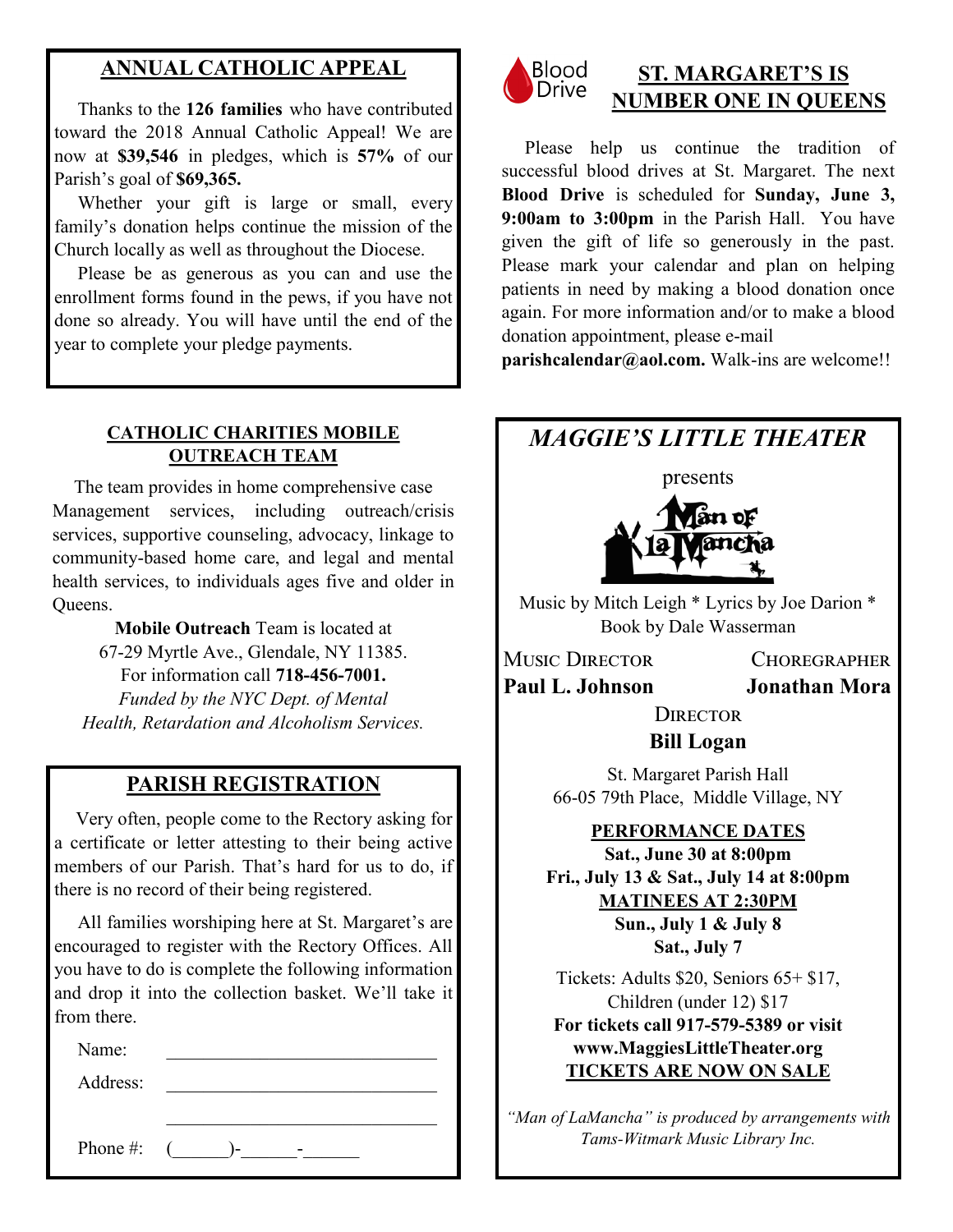

#### *FROM THE ACADEMY*

Registration is ongoing; don't miss your spot in our great school! Call our office at **718-326-0922**  to schedule a tour. We have many great programs to offer, including our newly added STEM lab and Repole Tech Center. Scholarships are available. Contact us for more information.

#### **T.A.C.H.S. PREP. PROGRAM**

#### **St. Agnes Academic H.S.**

July 30, to August 2, and August 6, to August 9, from 9:00am to 12:00pm. \$275pp. for more info. **718-353-6276** or **www.stagneshs.org**

#### **Msgr. McClancy Memorial H.S.**

Beginning September 8th, for the first seven Saturdays. For more information contact Ms. Rocco, **718-898-3800, ext. 3.**

#### **Cathedral Prep Father Troike Leadership Summer Program July 5 - July 27**

for all boys entering 7th, 8th, and Freshman year at Cathedral. For information call **718-592-6800 ext. 137.**

#### **EUCHARISTIC ADORATION**

 A **procession** inside the church and **Eucharistic Adoration** will be held immediately following the 12:00 Mass next **Sunday, June 3**, the Solemnity of **Corpus Christi.**

 There also will be an opportunity for **Eucharistic Adoration** on **Friday, June 8,** the **Solemnity of the Sacred Heart of Jesus,** from 12:00 to 7:30 pm. *Sign up for a period of adoration using the enrollment forms in the church vestibule.*

Both events will conclude with **Benediction.**



#### **THE MURDER MYSTERY COMPANY**

#### *presents 'TIL DEATH DO US PART*

Friday, June 1, 2018, 7:30pm St. Margaret Parish Center, 66-10 80th St., MV \$55p/p includes buffet dinner and interactive show.

#### **RSVP: 718-326-0922 for tickets**

*All proceeds benefit St. Margaret Catholic Academy* 

#### **MEMORIALS AVAILABLE**

Many memorials for altar lamps, sanctuary lamps, and bread and wine are still available throughout the remainder of this year.

 Also, while we no longer celebrate private memorial Masses, families who wish to have an annual or "month's mind" Mass offered for a loved one can join in the memorial Mass celebrated each month for the repose of the souls of those buried from our church during the preceding month. Call the Rectory Offices to make the arrangements. The next memorial Mass will be celebrated at 11:45am Saturday, June 16.

 The 2019 Mass Book will not be opened for a while yet, so take advantage of the remainder of the 2018 openings for Masses and Memorials.

#### **SUMMER RAFFLE**

 We're holding a *Summer Bucks Raffle* on Friday, *July 20*, *the feast of St. Margaret,* with the *First Prize* **of \$2,500, two (2)** *Second Prizes* **of \$250**  each, and **five (5)** *Third Prizes* **of \$100 each.**

 **Only 1,000 tickets have been printed.** They cost just **\$20 per ticket,** and will be sold at the church entrances after the weekend Masses and at the Rectory during business hours beginning June 2.

 We **need help to sell tickets** after weekend Masses. If you can help for a few minutes *after your usually attended Mass,* please call the Rectory and leave your name and phone number, and Deacon John DeBiase will get back to you.